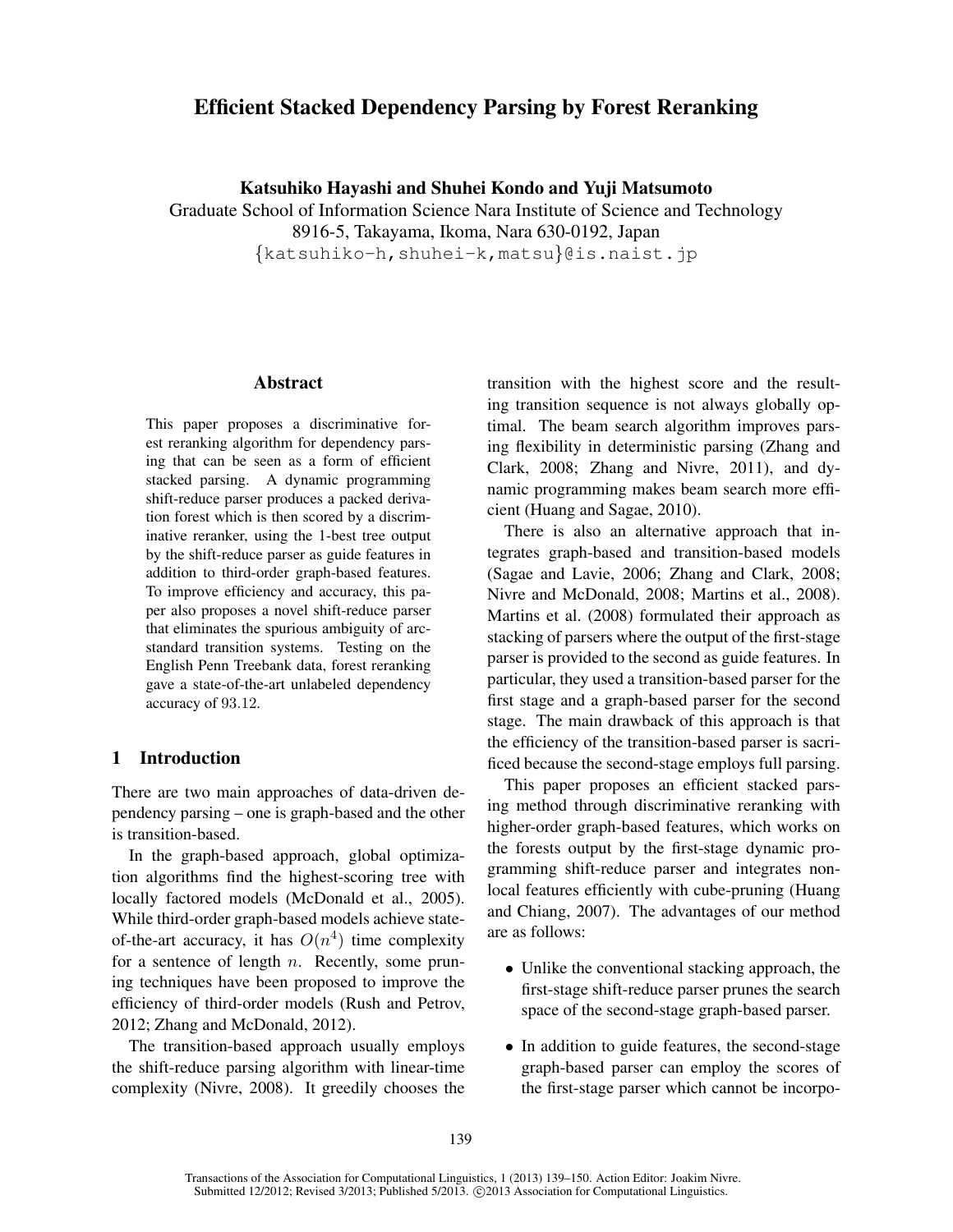$$
\begin{array}{ll}\n\text{axiom}(c_0): & 0: (0, 1, \mathbf{w}_0): \emptyset \\
\text{goal}(c_{2n}): & 2n: (0, n, \mathbf{s}_0): \emptyset \\
& \text{state } p \\
\text{shift}: & \overbrace{\ell : (., j, \mathbf{s}_d | \mathbf{s}_{d-1} | \dots | \mathbf{s}_1 | \mathbf{s}_0): \dots \\
& \overbrace{\ell + 1 : (j, j + 1, \mathbf{s}_{d-1} | \mathbf{s}_{d-2} | \dots | \mathbf{s}_0 | \mathbf{w}_j): (p)}_{\text{state } p} \quad i < n \\
\text{reduce} & \overbrace{\cdots (i, j, \mathbf{s}'_d | \mathbf{s}'_{d-1} | \dots | \mathbf{s}'_1 | \mathbf{s}'_0): \pi' \quad \ell : (j, k, \mathbf{s}_d | \mathbf{s}_{d-1} | \dots | \mathbf{s}_1 | \mathbf{s}_0): \pi}_{\ell + 1 : (i, k, \mathbf{s}'_d | \mathbf{s}'_{d-1} | \dots | \mathbf{s}'_1 | \mathbf{s}'_0 \cap \mathbf{s}_0): \pi'} \\
\text{reduce} & \overbrace{\cdots (i, j, \mathbf{s}'_d | \mathbf{s}'_{d-1} | \dots | \mathbf{s}'_1 | \mathbf{s}'_0): \pi' \quad \ell : (j, k, \mathbf{s}_d | \mathbf{s}_{d-1} | \dots | \mathbf{s}_1 | \mathbf{s}_0): \pi}_{\ell + 1 : (i, k, \mathbf{s}'_d | \mathbf{s}'_{d-1} | \dots | \mathbf{s}'_1 | \mathbf{s}'_0 \cap \mathbf{s}_0): \pi'} p \in \pi\n\end{array}
$$

Figure 1: The arc-standard transition-based dependency parsing system with dynamic programming: \_ means "take anything".  $\mathbf{a}^\frown \mathbf{b}$  denotes that a tree **b** is attached to a tree **a**.

rated in standard graph-based models.

• In contrast to joint transition-based/graphbased approaches (Zhang and Clark, 2008; Bohnet and Kuhn, 2012) which require a large beam size and make dynamic programming impractical, our two-stage approach can integrate both models with little loss of efficiency.

In addition, the elimination of spurious ambiguity from the arc-standard shift-reduce parser improves the efficiency and accuracy of our approach.

# 2 Arc-Standard Shift-Reduce Parsing

We use a beam search shift-reduce parser with dynamic programming as our baseline system. Figure 1 shows it as a deductive system (Shieber et al., 1995). A state is defined as the following:

$$
\ell : (i, j, \mathbf{s}_d | \mathbf{s}_{d-1} | \dots | \mathbf{s}_1 | \mathbf{s}_0) : \pi
$$

where  $\ell$  is the step size,  $[i, j]$  is the span of the topmost stack element  $s_0$ , and  $s_d|s_{d-1}| \dots |s_1$  shows a stack with  $d$  elements at the top, where  $d$  is the window size used for defining features. The axiom is initialized with an input sentence of length  $n$ ,  $x = \mathbf{w}_0 \dots \mathbf{w}_n$  where  $\mathbf{w}_0$  is a special root symbol  $\mathcal{S}_0$ . The system takes 2n steps for a complete analysis.

 $\pi$  is a set of pointers to the predictor states, each of which is the state just before shifting the root word

 $\mathbf{s}_0.\mathbf{h}.\mathbf{t} \circ \mathbf{s}_0.\mathbf{l} \cdot \mathbf{c} \cdot \mathbf{s}_0.\mathbf{l} \cdot \mathbf{c} \cdot \mathbf{s}_0 \cdot \mathbf{h} \cdot \mathbf{c} \cdot \mathbf{s}_0 \cdot \mathbf{r} \cdot \mathbf{c} \cdot \mathbf{c} \cdot \mathbf{s}_0 \cdot \mathbf{r} \cdot \mathbf{c} \cdot \mathbf{c}$  $s_1.h.t \circ s_1.lc.t \circ s_1.lc2.t \; s_1.h.t \circ s_1.rc.t \circ s_1.rc2.t$  $s_0.h.t \circ s_0.lc.t \circ s_0.lc2.t \circ q_0.t$  $s_0.h.t \circ s_0.rc.t \circ s_0.rc2.t \circ q_0.t$  $s_0.h.t \circ s_1.h.t \circ q_0.t \circ q_1.t$  $s_0.h.w \circ s_1.h.t \circ q_0.t \circ q_1.t$ 

Table 1: Additional feature templates for shift-reduce parsers: q denotes input queue. h, lc and rc are head, leftmost child and rightmost child of a stack element s. lc2 and rc2 denote the second leftmost and rightmost children. t and w are a part-of-speech (POS) tag and a word.

of  $s_0$  into stack<sup>1</sup>. Dynamic programming merges equivalent states in the same step if they have the same feature values. We add the feature templates shown in Table 1 to Huang and Sagae (2010)'s feature templates.

Dynamic programming not only makes the shiftreduce parser with beam search more efficient but also produces a packed forest that encodes an exponential number of dependency trees. A packed dependency forest can be represented by a weighted (directed) hypergraph. A weighted hypergraph is a pair  $H = \langle V, E \rangle$ , where V is the set of vertices and E is the set of hyperedges. Each hyperedge  $e \in E$ is a tuple  $e = \langle T(e), h(e), f_e \rangle$ , where  $h(e) \in V$  is

<sup>&</sup>lt;sup>1</sup>Huang and Sagae (2010)'s dynamic programming is based on a notion of a *push computation* (Kuhlmann et al., 2011). The details are out of scope here and readers may refer to the paper.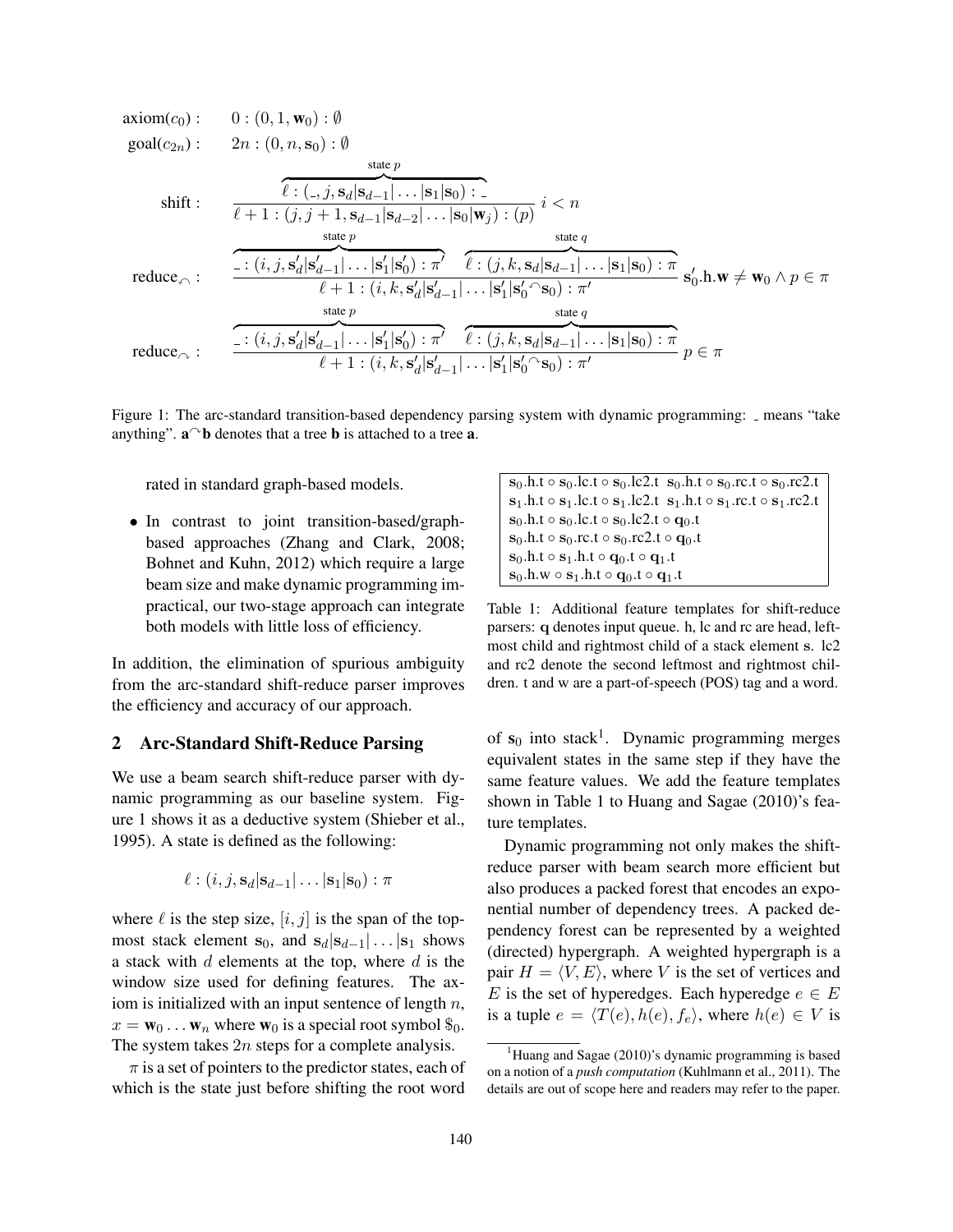

Figure 2: An example of packed dependency (derivation) forest: each vertex has information about the topmost stack element of the corresponding state to it.

its head vertex,  $T(e) \in V^+$  is an ordered list of tail vertices, and  $f_e$  is a weight for  $e$ .

Figure 2 shows an example of a packed forest. Each binary hyperedge corresponds to a reduce action, and each leaf vertex corresponds to a shift action. Each vertex also corresponds to a state, and parse histories on the states can be encoded into the vertices. In the example, information about the topmost stack element is attached to the corresponding vertex marked with a non-terminal symbol X.

Weights are omitted in the example. In practice, we attach each reduction weight to the corresponding hyperedge, and add the shift weight to the reduction weight when a shifted word is reduced.

# 3 Arc-Standard Shift-Reduce Parsing without Spurious Ambiguity

One solution to remove spurious ambiguity in the arc-standard transition system is to give priority to the construction of left arcs over that of right arcs (or vice versa) like Eisner (1997). For example, an Earley dependency parser (Hayashi et al., 2012) attaches all left dependents to a word before right dependents. The parser uses a scan action to stop the construction of left arcs.

We apply this idea to the arc-standard transition system and show the resulting transition system in Figure 3. We introduce the ∗ symbol to indicate that the root node of the topmost element on the stack has not been scanned yet. The shift and reduce  $\alpha$  actions can be used only when the root of the topmost element on the stack has already been scanned, and all left arcs are always attached to the head before the head is scanned.

The arc-standard shift-reduce parser without spurious ambiguity takes  $3n$  steps to finish parsing, and the additional  $n$  scan actions add surplus vertices and (unary) hyperedges to a packed forest. However, it is easy to remove them from the packed forest because the consequent state of a scan action has a unique antecedent state and all the hyperedges going out from a vertex corresponding to the consequent state can be attached to the vertex corresponding to the antecedent state. The scan weight of the removed unary hyperedge is added to each weight of the hyperedges attached to the antecedent.

# 4 Experiments (Spurious Ambiguity vs. Non-Spurious Ambiguity)

We conducted experiments on the English Penn Treebank (PTB) data to compare spurious and nonspurious shift-reduce parsers. We split the WSJ part of PTB into sections 02-21 for training, section 22 for development, and section 23 for test. We used the head rules (Yamada and Matsumoto, 2003) to convert phrase structure to dependency structure.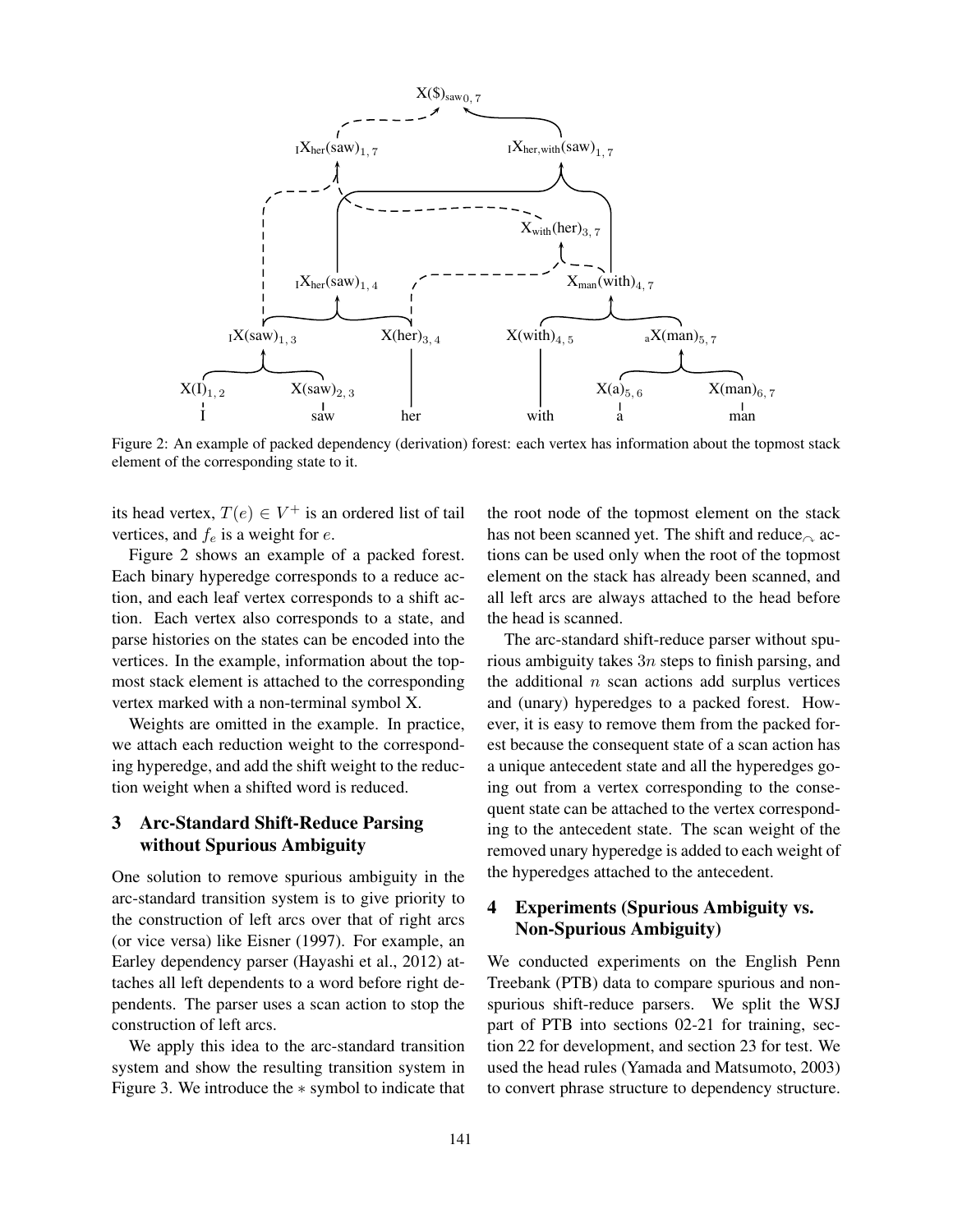axiom(c<sub>0</sub>): 0: (0, 1, w<sub>0</sub>): 0  
\ngoal(c<sub>3n</sub>): 3n: (0, n, s<sub>0</sub>): 0  
\nshift: 
$$
\frac{\ell: (., j, s_d | s_{d-1}|...| s_1 | s_0):}{\ell + 1: (j, j + 1, s_{d-1} | s_{d-2}|...| s_0 | w_j^*): (p)} j < n
$$
\nscan: 
$$
\frac{\ell: (i, j, s_d | s_{d-1}|...| s_1 | s_0^*) : \pi}{\ell + 1: (i, j, s_d | s_{d-1}|...| s_1 | s_0): \pi}
$$
\nreduce
$$
\frac{\cdot: (i, j, s_d' | s_{d-1}'|...| s_0' | s_0': \pi') \cdot (\cdot | s_1 | s_0^*) : \pi' \cdot (\cdot | s_1 | s_0^*) : \pi' \cdot (\cdot | s_1 | s_0^*) : \pi' \cdot (\cdot | s_1 | s_0^*) : \pi' \cdot (\cdot | s_1 | s_0^*) : \pi' \cdot (\cdot | s_1 | s_0^*) : \pi' \cdot (\cdot | s_1 | s_0^*) : \pi' \cdot (\cdot | s_1 | s_0^*) : \pi' \cdot (\cdot | s_1 | s_0^*) : \pi' \cdot (\cdot | s_1 | s_0^*) : \pi' \cdot (\cdot | s_1 | s_0^*) : \pi' \cdot (\cdot | s_1 | s_0^*) : \pi' \cdot (\cdot | s_1 | s_0^*) : \pi' \cdot (\cdot | s_1 | s_0^*) : \pi' \cdot (\cdot | s_1 | s_0^*) : \pi' \cdot (\cdot | s_1 | s_0^*) : \pi' \cdot (\cdot | s_1 | s_0^*) : \pi' \cdot (\cdot | s_1 | s_0^*) : \pi' \cdot (\cdot | s_1 | s_0^*) : \pi' \cdot (\cdot | s_1 | s_0^*) : \pi' \cdot (\cdot | s_1 | s_0^*) : \pi' \cdot (\cdot | s_1 | s_0^*) : \pi' \cdot (\cdot | s_1 | s_0^*) : \pi' \cdot (\cdot | s_1 | s_0^*) : \pi' \cdot (\cdot | s_1 | s_0^*) : \pi' \cdot (\cdot | s_1 | s_0^*) : \pi' \cdot (\cdot | s_1 | s_0^*) : \pi' \cdot (\cdot | s_1 | s
$$

Figure 3: The dynamic programming arc-standard transition-based deductive system without spurious ambiguity: the symbol represents that the root node of the topmost element on the stack has not been scanned yet.

|      |          |                   |             | 16         | 32          | 64          | 128         |
|------|----------|-------------------|-------------|------------|-------------|-------------|-------------|
|      |          | $UAS$ (w/o punc.) | 92.5(93.5)  | 92.7(93.6) | 92.6(93.6)  | 92.6 (93.6) | 92.6(93.6)  |
| dev. | spurious | sec. (per sent.)  | 0.01        | 0.017      | 0.03        | 0.06        | 0.13        |
|      |          | $UAS$ (w/o punc.) | 92.5(93.6)  | 92.6(93.6) | 92.6 (93.6) | 92.6 (93.6) | 92.6 (93.6) |
|      | non-sp.  | sec. (per sent.)  | 0.01        | 0.018      | 0.03        | 0.07        | 0.13        |
|      |          | $UAS$ (w/o punc.) | 92.7(93.3)  | 92.7(93.3) | 92.7 (93.3) | 92.8 (93.3) | 92.8 (93.3) |
| test | spurious | sec. (per sent.)  | 0.01        | 0.017      | 0.03        | 0.06        | 0.13        |
|      |          | $UAS$ (w/o punc.) | 92.8 (93.4) | 92.9(93.5) | 92.9 (93.5) | 92.9 (93.5) | 92.9 (93.5) |
|      | non-sp.  | sec. (per sent.)  | 0.01        | 0.018      | 0.03        | 0.06        | 0.13        |

Table 2: Unlabeled accuracy scores (UAS) and parsing times (+forest dumping times, second per sentence) for parsing development (WSJ22) and test (WSJ23) data with spurious shift-reduce and proposed shift-reduce parser (non-sp.) using several beam sizes.

We used an early update version of the averaged perceptron algorithm (Collins and Roark, 2004; Huang et al., 2012) to train two shift-reduce dependency parsers with beam size of 12.

Table 2 shows experimental results of parsing the development and test datasets with each of the spurious and non-spurious shift-reduce parsers using several beam sizes. Parsing accuracies were evaluated by unlabeled accuracy scores (UAS) with and without punctuations. The parsing times were measured on an Intel Core i7 2.8GHz. The average cpu time (per sentence) includes that of dumping packed forests. This result indicates that the non-spurious parser achieves better accuracies than the spurious

| beam size                     | x    | 32   | 128  |
|-------------------------------|------|------|------|
| $\%$ of distinct trees (10)   | 93.5 | 94.8 | 95.0 |
| $%$ of distinct trees (100)   | 81.8 | 84.9 | 87.2 |
| $%$ of distinct trees (1000)  | 70.6 | 73.1 | 77.6 |
| $%$ of distinct trees (10000) | 62.1 | 64.3 | 65.6 |

Table 3: The percentages of distinct dependency trees in 10, 100, 1000 and 10000 best trees extracted from spurious forests with several beam sizes.

parser without loss of efficiency.

Figure 4 shows oracle unlabeled accuracies of spurious  $k$ -best lists, non-spurious  $k$ -best lists, spurious forests, and non-spurious forests. We extract an oracle tree from each packed forest using the for-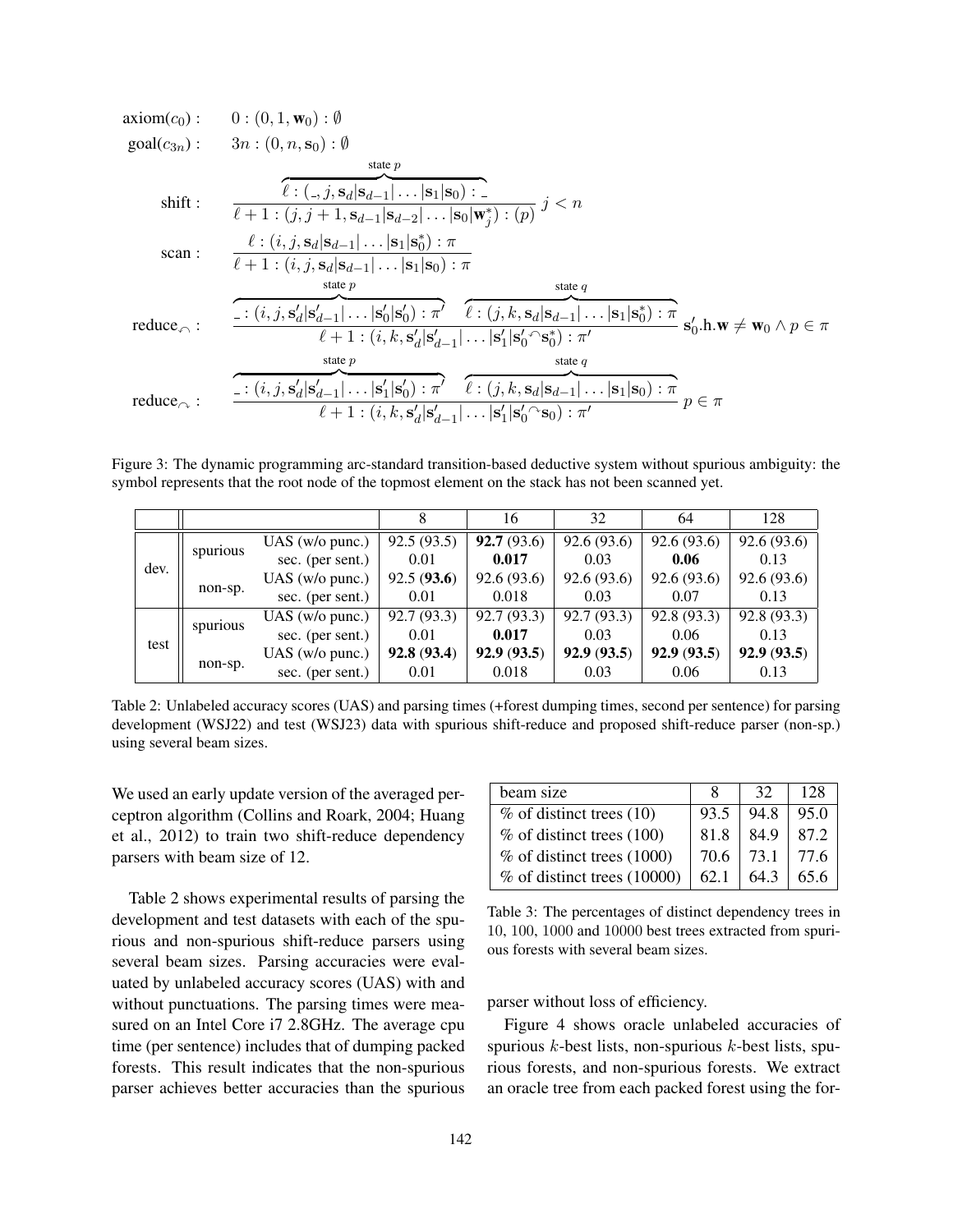

Figure 4: Each plot shows oracle unlabeled accuracies of spurious  $k$ -best lists, spurious forests, and non-spurious forests. The oracle accuracies are evaluated using UAS with punctuations.

est oracle algorithm (Huang, 2008). Both forests produce much better results than the k-best lists, and non-spurious forests have almost the same oracle accuracies as spurious forests.

However, as shown in Table 3, spurious forests encode a number of non-unique dependency trees while all dependency trees in non-spurious forests are distinct from each other.

# 5 Forest Reranking

## 5.1 Discriminative Reranking Model

We define a reranking model based on the graphbased features as the following:

$$
\hat{y} = \underset{y \in H}{\operatorname{argmax}} \, \alpha \cdot \mathbf{f}_{\mathbf{g}}(x, y) \tag{1}
$$

where  $\alpha$  is a weight vector,  $f_g$  is a feature vector (g indicates "graph-based"),  $x$  is the input sentence,  $y$ is a dependency tree and  $H$  is a dependency forest. This model assumes a hyperedge factorization which induces a decomposition of the feature vector as the following:

$$
\alpha \cdot \mathbf{f}_{g}(x, y) = \sum_{e \in y} \alpha \cdot \mathbf{f}_{g,e}(e).
$$
 (2)

The search problem can be solved by simply using the (generalized) Viterbi algorithm (Klein and Manning, 2001). When using non-local features, the hyperedge factorization is redefined to the following:

$$
\alpha \cdot \mathbf{f}_{g}(x, y) = \sum_{e \in y} \alpha \cdot \mathbf{f}_{g,e}(e) + \alpha \cdot \mathbf{f}_{g,e,N}(e) \quad (3)
$$

where  $f_{g,e,N}$  is a non-local feature vector. Though the cube-pruning algorithm (Huang and Chiang, 2007) is an approximate decoding technique based on a k-best Viterbi algorithm, it can calculate the non-local scores efficiently.

The baseline score can be taken into the reranker as a linear interpolation:

$$
\hat{y} = \underset{y \in H}{\operatorname{argmax}} \beta \cdot \mathbf{sc}_{\text{tr}}(x, y) + \alpha \cdot \mathbf{f}_{g}(x, y) \quad (4)
$$

where  $\mathbf{sc}_{tr}$  is the score from the baseline parser (tr indicates "transition-based"), and  $\beta$  is a scaling factor.

## 5.2 Features for Discriminative Model

#### 5.2.1 Local Features

While the inference algorithm is a simple Viterbi algorithm, the discriminative model can use all trisibling features and some grand-sibling features<sup>2</sup> (Koo and Collins, 2010) as a local scoring factor in addition to the first- and sibling second-order graphbased features. This is because the first stage shiftreduce parser uses features described in Section 2 and this information can be encoded into vertices of a hypergraph.

The reranking model also uses guide features extracted from the 1-best tree predicted by the first stage shift-reduce parser. We define the guide features as first-order relations like those used in Nivre and McDonald (2008) though our parser handles only unlabeled and projective dependency structures. We summarize the features for discriminative reranking model as the following:

- First- and second-order features: these features are the same as those used in MST parser<sup>3</sup>.
- Grand-child features: we define tri-gram POS features with POS tags of grand parent, parent, and rightmost or leftmost child.
- Tri-sibling features: we define tri-gram features with three POS-tags of child, sibling, and trisibling. We also define tri-gram features with one word and two POS tags of the above.

<sup>&</sup>lt;sup>2</sup>The grand-child and grand-sibling features can be used only when interacting with the leftmost or rightmost child and sibling. In case of local reranking, we did not use grand-sibling features because in our experiments, they were not effective.

 $3$ http://www.seas.upenn.edu/~strctlrn/ MSTParser/MSTParser.html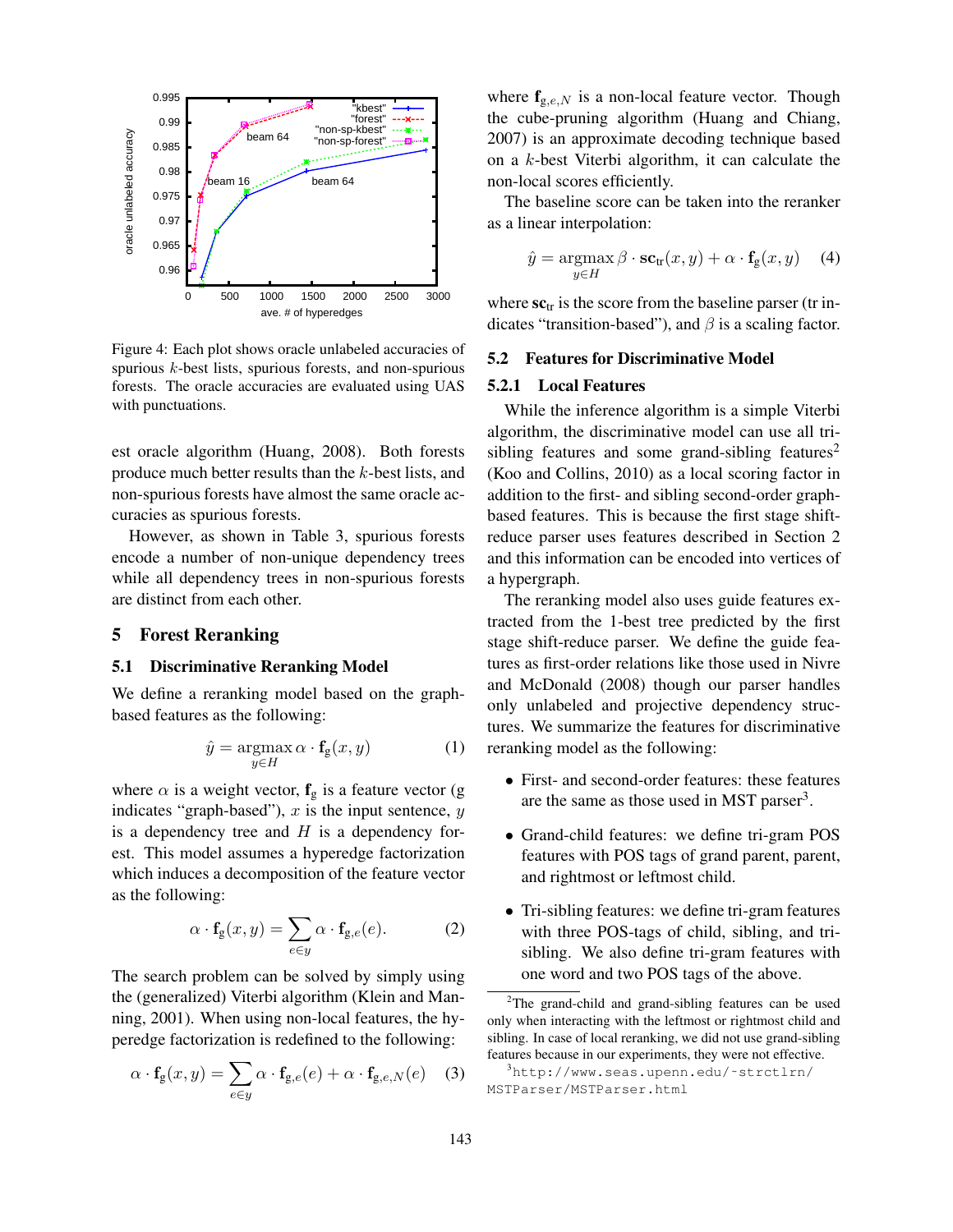- Guide feaures: we define a feature indicating whether an arc from a child to its parent is present in the 1-best tree predicted by the firststage shift-reduce parser, conjoined with the POS tags of the parent and child.
- PP-Attachment features: when a parent word is a preposition, we define tri-gram features with the parent word and POS tags of grand parent and the rightmost child.

# 5.2.2 Non-local Features

To define richer features as a non-local factor, we extend a local reranking algorithm by augmenting each k-best item with all child vertices of its head vertex $4$ . Information about all children enables the reranker to calculate the following features when reducing the head vertex:

- Grand-child features: we define tri-gram features with one word and two POS tags of grand parent, parent, and child.
- Grand-sibling features: we define 4-gram POS features with POS tags of grand parent, parent, child and sibling. We also define coordination features with POS tags of grand parent, parent and child when the sibling word is a coordinate conjunction.
- Valency features: we define a feature indicating the number of children of a head, conjoined with each of its word and POS tag.

When using non-local features, we removed the local grand-child features from the model.

## 5.3 Oracle for Discriminative Training

A discriminative reranking model is trained on packed forests by using their oracle trees as the correct parse. More accurate oracles are essential to train a discriminative reranking model well.

While large size forests have much more accurate oracles than small size forests, large forests have too many hyperedges to train a discriminative model on them, as shown in Figure 4. The usual forest reranking algorithms (Huang, 2008; Hayashi et al., 2011) remove low quality hyperedges from large forests by using inside-outside forest pruning.

However, producing large forests and pruning them is computationally very expensive. Instead, we propose a simpler method to produce small forests which have more accurate oracles by forcing the beam search shift-reduce parser to keep the correct state in the beam buffer. As a result, the correct tree will always be encoded in a packed forest.

# 6 Experiments (Discriminative Reranking)

# 6.1 Experimental Setting

Following (Huang, 2008), the training set (WSJ02- 21) is split into 20 folds, and each fold is parsed by each of the spurious and non-spurious shift-reduce parsers using beam size 12 with the model trained on sentences from the remaining 19 folds, dumping the outputs as packed forests.

The reranker is modeled by either equation (1) or (4). By our preliminary experiments using development data (WSJ22), we modeled the reranker with equation (1) when training, and with equation (4) when testing<sup>5</sup> (i.e., the scores of the first-stage parser are not considered during training of the reranking model). This prevents the discriminative reranking features from *under-training* (Sutton et al., 2006; Hollingshead and Roark, 2008).

A discriminative reranking model is trained on the packed forests by using the averaged perceptron algorithm with 5 iterations. When training nonlocal reranking models, we set k-best size of cubepruning to 5.

For dumping packed forests for test data, spurious and non-spurious shift-reduce parsers are trained by the averaged perceptron algorithm. In all experiments on English data, we fixed beam size to 12 for training both parsers.

#### 6.2 Test with Gold POS tags

We show the comparison of dumped spurious and non-spurious packed forests for training data in Table 4. Both oracle accuracies are 100.0 due to the

<sup>&</sup>lt;sup>4</sup>If each item is augmented with richer information, even features based on the entire subtree can be defined.

<sup>&</sup>lt;sup>5</sup>The scaling factor  $\beta$  was tuned by minimum error rate training (MERT) algorithm (Och, 2003) using development data. The MERT algorithm is suited to tune low-dimensional parameters. The  $\beta$  was set to about 1.2 in case of local reranking, and to about 1.5 in case of non-local reranking.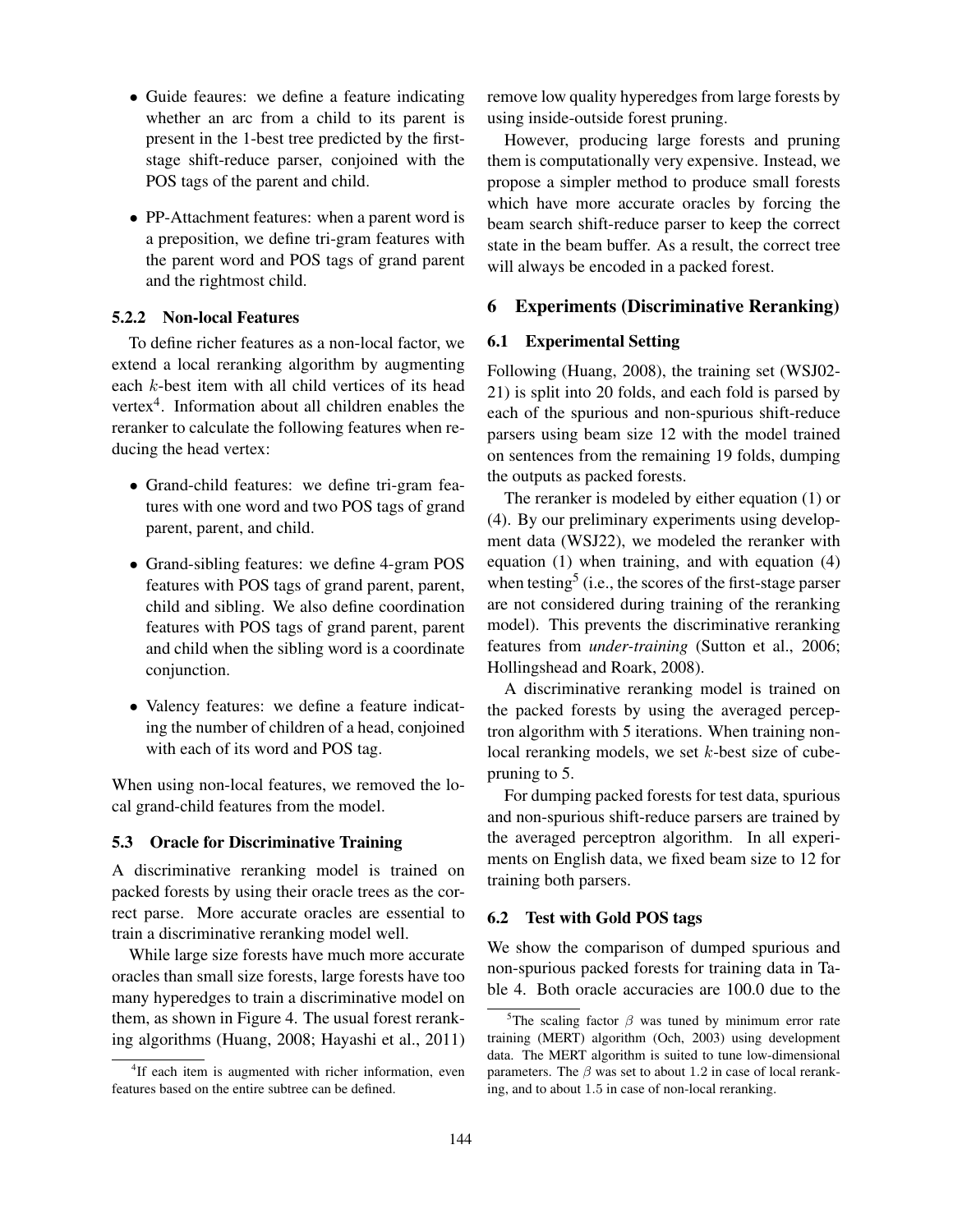| system           | w/ rerank.   | sec. (per sent.) | $UAS$ (w/o punc.) |
|------------------|--------------|------------------|-------------------|
| sr(12)           |              | 0.011            | 92.8 (93.3)       |
| (8)              | w/local      | $0.009 + 0.0056$ | 93.03 (93.69)     |
| (12)             | w/local      | $0.011 + 0.0079$ | 93.03 (93.68)     |
| (32)             | w/local      | $0.03 + 0.019$   | 93.07 (93.67)     |
| (64)             | w/local      | $0.06 + 0.039$   | 93.0 (93.61)      |
| $(12, k=3)$      | w/ non-local | $0.011 + 0.0085$ | 93.17 (93.78)     |
| $(64, k=3)$      | w/ non-local | $0.06 + 0.046$   | 93.19 (93.78)     |
| non-sp sr $(12)$ |              | 0.012            | 92.9 (93.5)       |
| (8)              | w/local      | $0.01 + 0.005$   | 93.05 (93.73)     |
| (12)             | w/local      | $0.012 + 0.0074$ | 93.21 (93.87)     |
| (32)             | w/local      | $0.031 + 0.0184$ | 93.22 (93.84)     |
| (64)             | w/local      | $0.061 + 0.0375$ | 93.23 (93.83)     |
| $(12, k=3)$      | w/ non-local | $0.012 + 0.0083$ | 93.28 (93.9)      |
| $(64, k=3)$      | w/ non-local | $0.061 + 0.045$  | 93.39 (93.96)     |

Table 7: Unlabeled accuracy scores and cpu times per sentence (parsing+reranking) when parsing and reranking test data (WSJ23) with gold POS tags: shift-reduce parser is denoted as sr (beam size, k: k-best size of cube pruning).

|                          | sp.   | non-sp. |
|--------------------------|-------|---------|
| ave. # of hyperedges     | 141.9 | 133.3   |
| ave # of vertices        | 199.1 | 187.6   |
| ave. % of distinct trees | 82.5  | 100.0   |
| 1-best UAS w/ punc.      | 92.5  | 92.6    |
| oracle UAS w/ punc.      | 100.0 | 100.0   |

Table 4: Comparison of spurious (sp.) and non-spurious (non-sp.) forests: each forest is produced by baseline and proposed shift-reduce parsers using beam size 12 for 39832 training sentences with gold POS tags.

method described in Section 5.3. The 1-best accuracy of the non-spurious forests is higher than that of the spurious forests. As we expected, the results show that there are many non-unique dependency trees in the spurious forests. The spurious forests also get larger than the non-spurious forests.

Table 5 shows how long the training on spurious and non-spurious forests took on an Opteron 8356 2.3GHz. It is clear from the results that training on non-spurious forests is more efficient than that on spurious forests.

Table 6 shows the statistics of spurious and nonspurious packed forests dumped by shift-reduce parsers using beam size 12 for test data. The trends are similar to those for training data shown in Table 4. We show the results of the forest reranking algorithms for test data in Table 7. Each spurious and non-spurious shift-reduce parser produces

| reranker               | pre-comp.           | training    |
|------------------------|---------------------|-------------|
| spurious               | 16.4 min.           | 34.9 min.   |
| non-spurious           | 15.5 min.           | 32.9 min.   |
| spurious non-local     | $17.3 \text{ min.}$ | 64.3 min.   |
| non-spurious non-local | $16.2 \text{ min.}$ | $60.3$ min. |

Table 5: Training times on both spurious and nonspurious packed forests (beam 12): pre-comp. denotes cpu time for feature extraction and attaching features to all hyperedges. The non-local models were trained setting  $k$ -best size of cube-pruning to 5, and non-local features were calculated on-the-fly while training.

packed forests using four beam sizes 8, 12, 32, and 64. The reranking on non-spurious forests achieves better accuracies and is slightly faster than that on spurious forests consistently.

## 6.3 Test with Automatic POS tags

To compare the proposed reranking system with other systems, we evaluate its parsing accuracy on test data with automatic POS tags. We used the Stanford POS tagger $<sup>6</sup>$  with a model trained on sections</sup> 02-21 to tag development and test data, and used 10-way jackknifing to tag training data. The tagging accuracies on training, development, and test data were 97.1, 97.2, and 97.5.

Table 8 lists the accuracy and parsing speed of

<sup>6</sup>http://nlp.stanford.edu/software/ tagger.shtml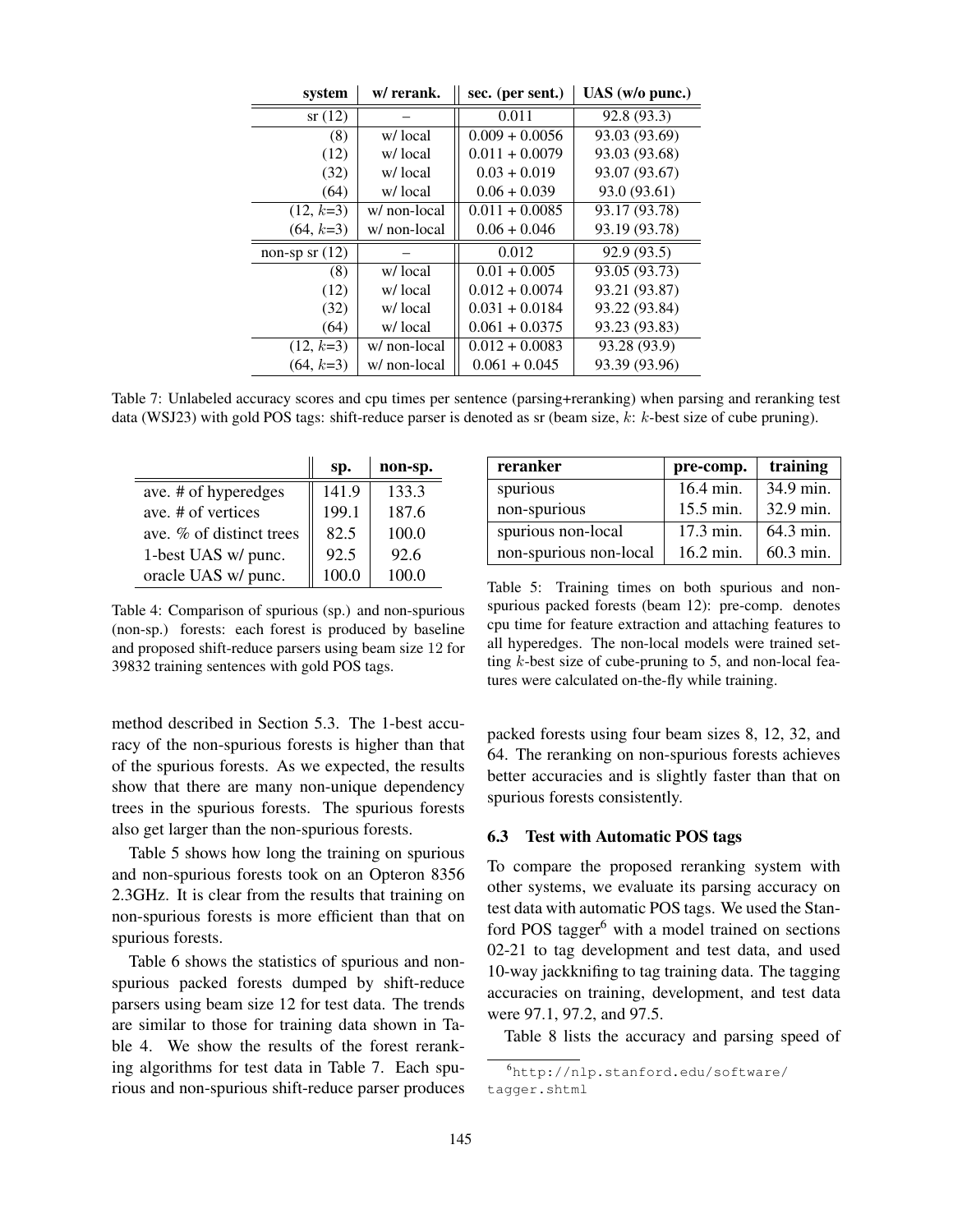|                          | sp.   | non-sp. |
|--------------------------|-------|---------|
| ave. # of hyperedges     | 127.0 | 119.1   |
| ave # of vertices        | 178.6 | 168.5   |
| ave. % of distinct trees | 82.4  | 100.0   |
| 1-best UAS w/ punc.      | 92.8  | 92.9    |
| oracle UAS w/ punc.      | 97.0  | 97.0    |

Table 6: Comparison of spurious (sp.) and non-spurious (non-sp.) forests: each forest is produced by baseline and proposed shift-reduce parsers using beam size 12 for test data (WSJ23) with gold POS tags.

| system                    | tok./sec. | UAS w/o punc. |
|---------------------------|-----------|---------------|
| sr(12)                    | 2130      | 92.5          |
| $w / \text{local} (12)$   | 1290      | 92.8          |
| non-sp sr $(12)$          | 1950      | 92.6          |
| $w / \text{local} (12)$   | 1300      | 92.98         |
| w/ non-local $(12, k=1)$  | 1280      | 93.1          |
| w/ non-local $(12, k=3)$  | 1180      | 93.12         |
| w/ non-local $(12, k=12)$ | 1060      | 93.12         |
| Huang $10$ sr $(8)$       | 782       | 92.1          |
| Rush $12$ sr $(16)$       | 4780      | 92.5          |
| Rush $12$ sr $(64)$       | 1280      | 92.7          |
| $K$ oo 10                 |           | 93.04         |
| Rush12 third              | 20        | 93.3          |
| Rush12 vine               | 4400      | 93.1          |
| H-Zhang12 third           | 50        | 92.81         |
| H-Zhang12 (label)         | 220       | 93.06         |
| $Y-Zhang11(64, label)$    | 680       | 92.9          |
| Bohnet12 (80, label)      | 120       | 93.39         |

Table 8: Comparison with other systems: the results were evaluated on testing data (WSJ23) with automatic POS tags: label means labeled dependency parsing and the cpu times of our systems were taken on Intel Core i7 2.8GHz.

our proposed systems together with results from related work. The parsing times are reported in tokens/second for comparison. Note that, however, the difference of the parsing time does not represent the efficiency of the algorithm directly because each system was implemented in different programming language and the times were measured on different environments.

The accuracy of local reranking on non-spurious forests is the best among unlabeled shift-reduce parsers, but slightly behind the third-order graphbased systems (Koo and Collins, 2010; Zhang and McDonald, 2012; Rush and Petrov, 2012). It is likely that the difference comes from the fact that our local reranking model can define only some of the grand-child related features.

|                      | w/ guide. | w/o guide. |
|----------------------|-----------|------------|
| UAS<br>feature       | 92.98     | 92.86      |
| Linear (first)       | 89,330    | 89,215     |
| CorePos (first)      | 1,047,948 | 1,053,796  |
| TwoObs (first)       | 1,303,911 | 1,325,990  |
| Sibling (second)     | 290,291   | 292,849    |
| Trip (second)        | 19,333    | 19,267     |
| <b>Grand-child</b>   | 16,975    | 16,951     |
| Guide                | 4.934     |            |
| Tri-sibling          | 277,770   | 279,720    |
| <b>PP-Attachment</b> | 32,695    | 32,993     |
| total                | 3,083,187 | 3,110,781  |

Table 9: Accuracy and the number of non-zero weighted features of the local reranking models with and without guide features: the first- and second-order features are named for MSTParser.

To define all grand-child features and other nonlocal features, we also experimented with the nonlocal reranking algorithm on non-spurious packed forests. It achieved almost the same accuracy as the previous third-order graph-based algorithms. Moreover, the computational overhead is very small when setting *k*-best size of cube-pruning small.

#### 6.4 Analysis

One advantage of our reranking approach is that guide features can be defined as in stacked parsing. To analyze the effect of the guide features on parsing accuracy, we remove the guide features from baseline reranking models with and without non-local features used in Section 6.3. The results are shown in Table 9 and 10. The parsing accuracies of the baseline reranking models are better than those of the models without guide features though the number of guide features is not large. Additionally, each model with guide features is smaller than that without guide features. This indicates that stacking has a good effect on training the models.

To further investigate the effects of guide features, we tried to define unlabeled versions of the secondorder guide features used in (Martins et al., 2008; McClosky et al., 2012). However, these features did not produce good results, and investigation to find the cause is an important future work.

We also examined parsing errors in more detail. Table 11 shows root and sentence complete rates of three systems, the non-spurious shift-reduce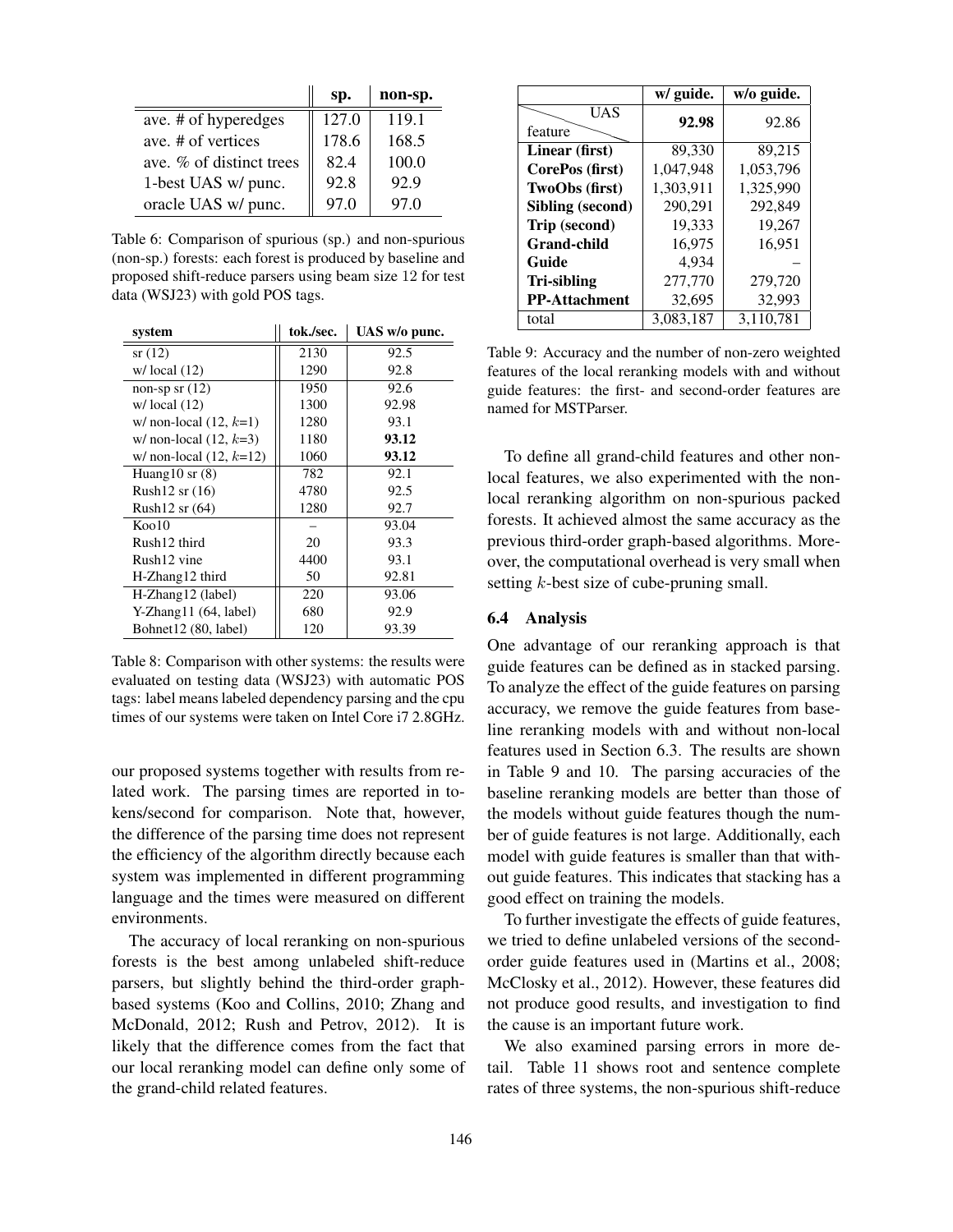|                      | w/ guide. | w/o guide. |
|----------------------|-----------|------------|
| UAS<br>feature       | 93.12     | 93.04      |
| Linear (first)       | 88,634    | 88,934     |
| CorePos (first)      | 1,035,897 | 1,045,242  |
| TwoObs (first)       | 1,274,834 | 1,301,103  |
| Sibling (second)     | 284,341   | 288,796    |
| Trip (second)        | 19.201    | 19,219     |
| Guide                | 4,916     |            |
| Tri-sibling          | 272,418   | 276,025    |
| <b>PP-Attachment</b> | 32,085    | 32,577     |
| Grand-child          | 718,064   | 730,663    |
| Grand-sibling        | 72,865    | 73,103     |
| <b>Valency</b>       | 49,262    | 49,677     |
| total                | 3.852.517 | 3.905.339  |

Table 10: Accuracy and the number of non-zero weighted features of the non-local reranking models with and without guide features: the first- and second-order features are named for MSTParser.

| system    | UAS   | root | comp.       |
|-----------|-------|------|-------------|
| non-sp sr | 92.6  | 95.8 | 45.6        |
| local     | 92.98 | 96.1 | 48.1        |
| non-local | 93.12 | 96.3 | <b>48.2</b> |

Table 11: Unlabeled accuracy, root correct rate, and sentence complete rate: these scores are measured on test data (WSJ23) without punctuations.

parser, local reranking, and non-local reranking. The two reranking systems outperform the shiftreduce parser significantly, and the non-local reranking system is the best among them.

Part of the difference between the shift-reduce parser and reranking systems comes from the correction of coordination errors. Table 12 shows the head correct rate, recall, precision, F-measure and complete rate of coordination structures, by which we mean the head and siblings of a token whose POS tag is CC. The head correct rate denotes how correct a head of the CC token is. The recall, precision, F-measure are measured by counting arcs between the head and siblings. When the head of the CC token is incorrect, all arcs of the coordination structure are counted as incorrect. Therefore, the recall, precision, F-measure are greatly affected by the head correct rate, and though the complete rate of non-local reranking is higher than that of local reranking, the results of the first three measures are lower.

|                  | non-sp sr | local | non-local |
|------------------|-----------|-------|-----------|
| head correct     | 87.73     | 88.97 | 88.83     |
| recall           | 82.38     | 84.35 | 84.11     |
| precision        | 83.07     | 84.57 | 83.98     |
| <b>F-measure</b> | 82.72     | 84.46 | 84.05     |
| comp.            | 62.92     | 64.52 | 65.18     |

Table 12: Head correct rate, recall, precision, F-measure, and complete rate of coordination strutures: these are measured on test data (WSJ23).

| system    |       |       | recall   precision   F-measure |
|-----------|-------|-------|--------------------------------|
| non-sp sr | 91.58 | 92.5  | 92.04                          |
| local     | 91.96 | 92.95 | 92.45                          |
| non-local | 92.44 | 93.07 | 92.75                          |

Table 13: Recall, precision, and F-measure of grand-child structures whose grand parent is an artificial root symbol: these are measured on test data (WSJ23).

We assume that the improvements of non-local reranking over the others can be mainly attributed to the better prediction of the structures around the sentence root because most of the non-local features are useful for predicting these structures. Table 13 shows the recall, precision and F-measure of grandchild structures whose grand parent is a sentence root symbol \$. The results support the above assumption. The root correct rate directly influences on prediction of the overall structures of a sentence, and it is likely that the reduction of root prediction errors brings better results.

## 6.5 Experiments on Chinese

We also experiment on the Penn Chinese Treebank (CTB5). Following Huang and Sagae (2010), we split it into training (secs 001-815 and 1001-1136), development (secs 886-931 and 1148-1151), and test (secs 816-885 and 1137-1147) sets, and use the head rules of Zhang and Clark (2008). The training set is split into 10 folds to dump packed forests for training of reranking models.

We set the beam size of both spurious and nonspurious parsers to 12, and the number of perceptron training iterations to 25 for the parsers and to 8 for both rerankers. Table 14 shows the results for the test sets. As we expected, reranking on non-spurious forests outperforms that on spurious forests.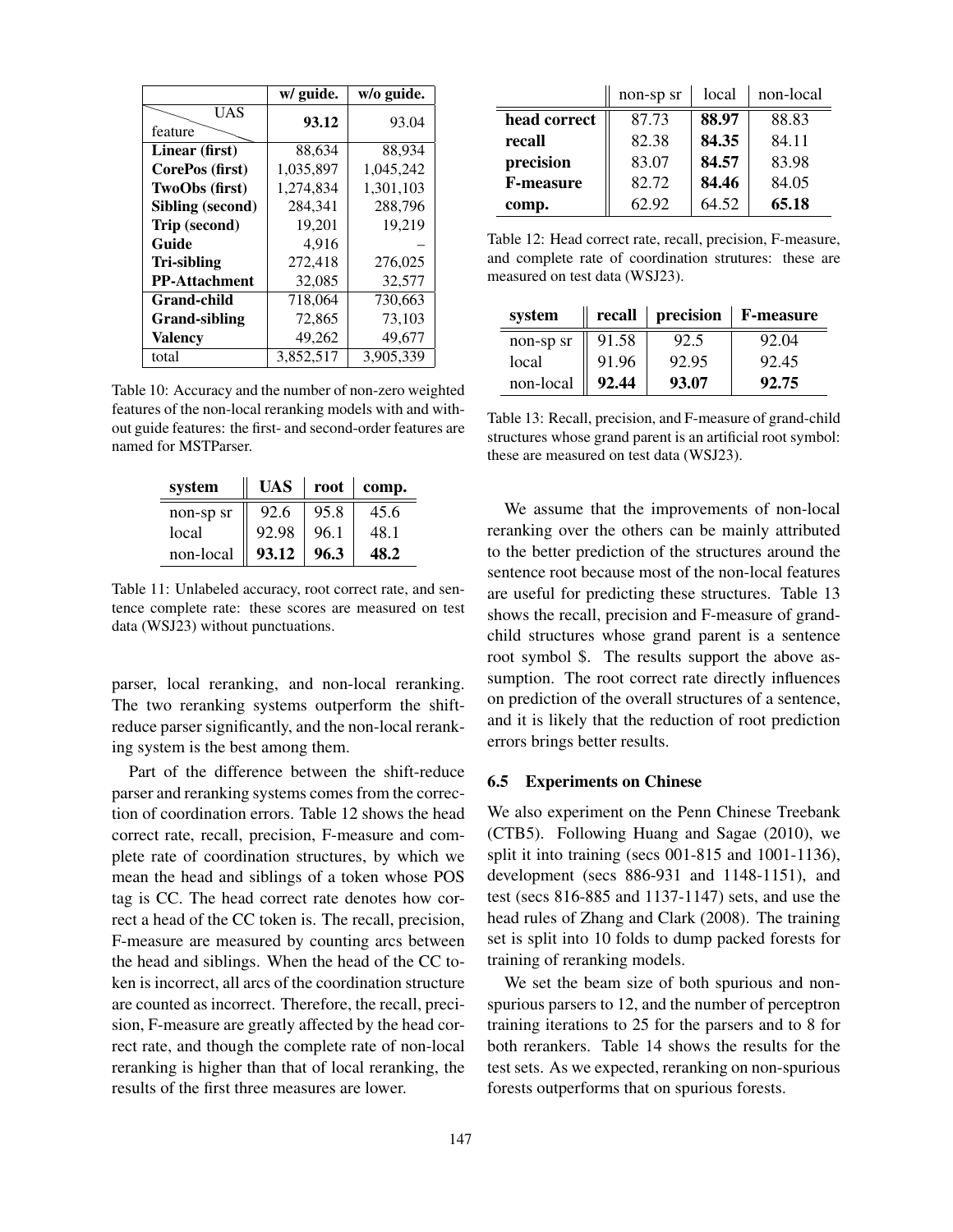| system                   |      |      | UAS   root   comp. |
|--------------------------|------|------|--------------------|
| sr(12)                   | 85.3 | 78.6 | 33.4               |
| w/ non-local $(12, k=3)$ | 85.8 | 79.4 | 34.2               |
| non-sp sr $(12)$         | 85.3 | 78.4 | 33.7               |
| w/ non-local $(12, k=3)$ | 85.9 | 79.6 | 34.3               |

Table 14: Results on Chinese Treebank data (CTB5): evaluations are performed without punctuations.

# 7 Related Works

#### 7.1 How to Handle Spurious Ambiguity

The graph-based approach employs Eisner and Satta (1999)'s algorithm where spurious ambiguities are eliminated by the notion of split head automaton grammars (Alshawi, 1996).

However, the arc-standard transition-based parser has the spurious ambiguity problem. Cohen et al. (2012) proposed a method to eliminate the spurious ambiguity of shift-reduce transition systems. Their method covers existing systems such as the arcstandard and non-projective transition-based parsers (Attardi, 2006). Our system copes only with the projective case, but is simpler than theirs and we show its efficacy empirically through some experiments.

The arc-eager shift-reduce parser also has a spurious ambiguity problem. Goldberg and Nivre (2012) addressed this problem by not only training with a canonical transition sequence but also with alternate optimal transitions that are calculated dynamically for a current state.

#### 7.2 Methods to Improve Dependency Parsing

Higher-order features like third-order dependency relations are essential to improve dependency parsing accuracy (Koo and Collins, 2010; Rush and Petrov, 2012; Zhang and McDonald, 2012). A reranking approach is one effective solution to introduce rich features to a parser model in the context of constituency parsing (Charniak and Johnson, 2005; Huang, 2008).

Hall (2007) applied a  $k$ -best maximum spanning tree algorithm to non-projective dependency analysis, and showed that k-best discriminative reranking improves parsing accuracy in several languages. Sangati et al. (2009) proposed a  $k$ -best dependency reranking algorithm using a third-order generative model, and Hayashi et al. (2011) extended it to a forest algorithm. Though forest reranking requires some approximations such as cube-pruning to integrate non-local features, it can explore larger search space than  $k$ -best reranking.

The stacking approach (Nivre and McDonald, 2008; Martins et al., 2008) uses the output of one dependency parser to provide guide features for another. Stacking improves the parsing accuracy of second stage parsers on various language datasets. The joint graph-based and transition-based approach (Zhang and Clark, 2008; Bohnet and Kuhn, 2012) uses an arc-eager shift-reduce parser with a joint graph-based and transition-based model. Though it improves parsing accuracy significantly, the large beam size of the shift-reduce parser harms its efficiency. Sagae and Lavie (2006) showed that combining the outputs of graph-based and transitionbased parsers can improve parsing accuracies.

## 8 Conclusion

We have presented a discriminative forest reranking algorithm for dependency parsing. This can be seen as a kind of joint transition-based and graph-based approach because the first-stage parser is a shiftreduce parser and the second-stage reranker uses a graph-based model.

Additionally, we have proposed a dynamic programming arc-standard transition-based dependency parser without spurious ambiguity, along with a heuristic that encodes the correct tree in the output packed forest for reranker training, and shown that forest reranking works well on packed forests produced by the proposed parser.

To improve the accuracy of reranking, we will engage in feature engineering. We need to further investigate effective higher-order guide and non-local features. It also seems promising to extend the unlabeled reranker to a labeled one because labeled information often improves unlabeled accuracy.

In this paper, we adopt a reranking approach, but a rescoring approach is more promising to improve efficiency because it does not have the overhead of dumping packed forests.

## Acknowledgments

We would like to thank the anonymous reviewers for their valuable comments. This work was partly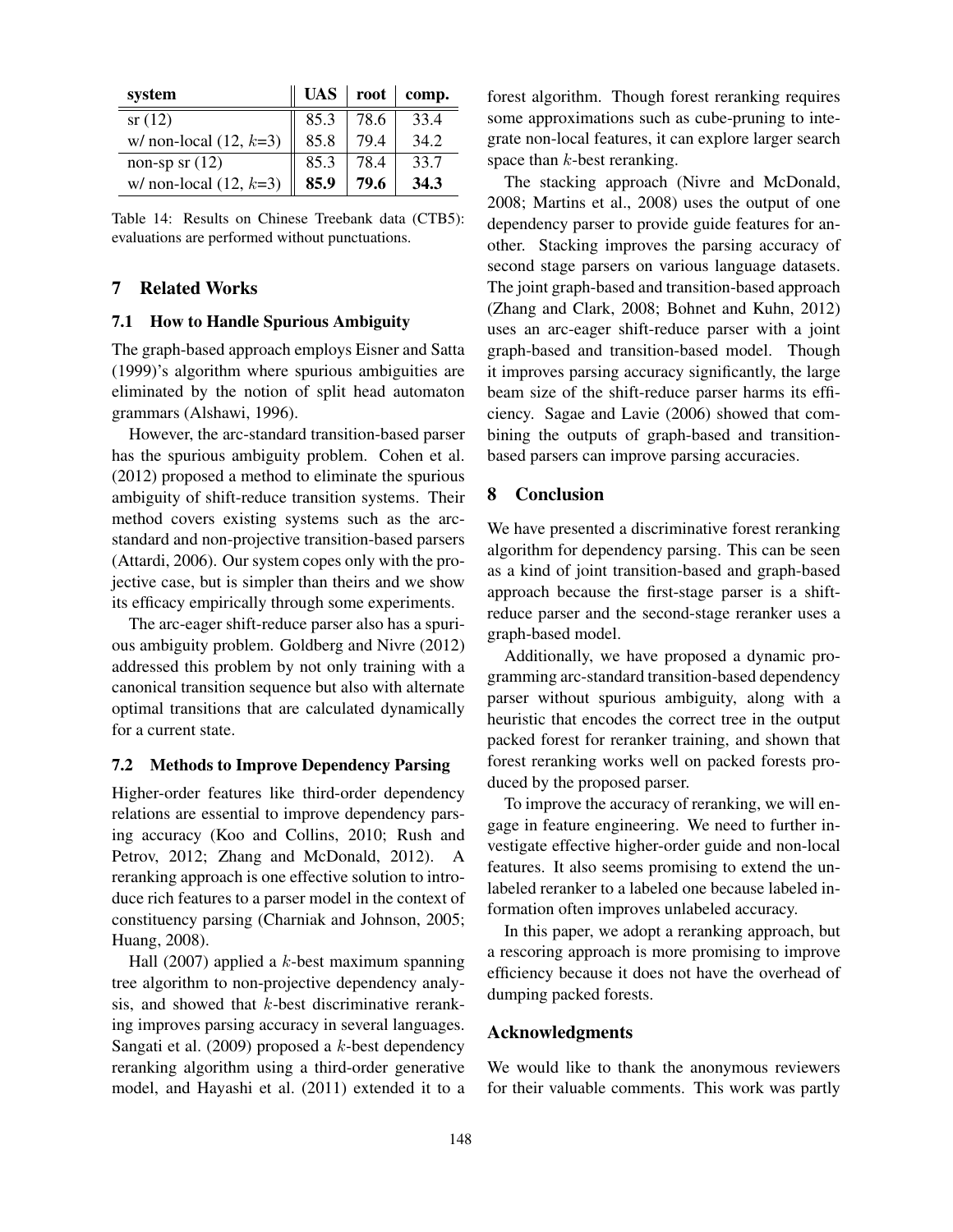supported by Grant-in-Aid for Japan Society for the Promotion of Science (JSPS) Research Fellowship for Young Scientists.

# References

- H. Alshawi. 1996. Head automata for speech translation. In *Proc. the ICSLP*.
- G. Attardi. 2006. Experiments with a multilanguage non-projective dependency parser. In *Proc. of the 10th Conference on Natural Language Learning*, pages 166–170.
- B. Bohnet and J. Kuhn. 2012. The best of bothworlds a graph-based completion model for transition-based parsers. In *Proceedings of the 13th Conference of the European Chapter of the Association for Computational Linguistics*, pages 77–87.
- E. Charniak and M. Johnson. 2005. Coarse-to-fine nbest parsing and maxent discriminative reranking. In *Proceedings of the 43rd Annual Meeting of the Association for Computational Linguistics*, pages 173–180.
- S. B. Cohen, C. Gómez-Rodríguez, and G. Satta. 2012. Elimination of spurious ambiguity in transition-based dependency parsing. Technical report.
- M. Collins and B. Roark. 2004. Incremental parsing with the perceptron algorithm. In *Proceedings of the 42nd Annual Meeting of the Association for Computational Linguistics (ACL'04)*.
- J. M. Eisner and G. Satta. 1999. Efficient parsing for bilexical context-free grammars and head automaton grammars. In *Proceedings of the 37th Annual Meeting of the Association for Computational Linguistics*, pages 457–464.
- J. Eisner. 1997. Bilexical grammars and a cubic-time probabilistic parser. In *Proceedings of the 5th International Workshop on Parsing Technologies (IWPT)*, pages 54–65.
- Y. Goldberg and J. Nivre. 2012. A dynamic oracle for arc-eager dependency parsing. In *Proceedings of the 24rd International Conference on Computational Linguistics (Coling 2012)*.
- K. Hall. 2007. K-best spanning tree parsing. In *Proceedings of the 45th Annual Meeting of the Association of Computational Linguistics*, pages 392–399.
- K. Hayashi, T. Watanabe, M. Asahara, and Y. Matsumoto. 2011. The third-order variational reranking on packed-shared dependency forests. In *Proceedings of the 2011 Conference on Empirical Methods in Natural Language Processing*, pages 1479–1488.
- K. Hayashi, T. Watanabe, M. Asahara, and Y. Matsumoto. 2012. Head-driven transition-based parsing with top-down prediction. In *Proceedings of the 50th Annual Meeting of the Association for Computational Linguistics*, pages 657–665.
- K. Hollingshead and B. Roark. 2008. Reranking with baseline system scores and ranks as features. In *CSLU-08-001, Center for Spoken Language Understanding, Oregon Health and Science University*.
- L. Huang and D. Chiang. 2007. Forest rescoring: Faster decoding with integrated language models. In *Proceedings of the 45th Annual Meeting of the Association of Computational Linguistics*, pages 144–151.
- L. Huang and K. Sagae. 2010. Dynamic programming for linear-time incremental parsing. In *Proceedings of the 48th Annual Meeting of the Association for Computational Linguistics (ACL'10)*, pages 1077–1086.
- L. Huang, S. Fayong, and Y. Guo. 2012. Structured perceptron with inexact search. In *Proceedings of the 2012 Conference of the North American Chapter of the Association for Computational Linguistics: Human Language Technologies*, pages 142–151.
- L. Huang. 2008. Forest reranking: Discriminative parsing with non-local features. In *Proceedings of the 46th Annual Meeting of the Association for Computational Linguistics*, pages 586–594.
- D. Klein and C. D. Manning. 2001. Parsing and hypergraphs. In *Proceedings of the 7th International Workshop on Parsing Technologies*.
- T. Koo and M. Collins. 2010. Efficient third-order dependency parsers. In *Proceedings of the 48th Annual Meeting of the Association for Computational Linguistics (ACL'10)*, pages 1–11.
- M. Kuhlmann, C. Gómez-Rodríguez, and G. Satta. 2011. Dynamic programming algorithms for transitionbased dependency parsers. In *Proceedings of the 49th Annual Meeting of the Association for Computational Linguistics*, pages 673–682.
- André F. T. Martins, D. Das, N. A. Smith, and E. P. Xing. 2008. Stacking dependency parsers. In *Proceedings of the 2008 Conference on Empirical Methods in Natural Language Processing*, pages 157–166.
- D. McClosky, W. Che, M. Recasens, M. Wang, R. Socher, and C. D. Manning. 2012. Stanfords system for parsing the english web. In *Proceedings of First Workshop on Syntactic Analysis of Non-Canonical Language (SANCL) at NAACL 2012*.
- R. McDonald, K. Crammer, and F. Pereira. 2005. Online large-margin training of dependency parsers. In *Proceedings of the 43rd Annual Meeting of the Association for Computational Linguistics (ACL'05)*, pages 91–98.
- J. Nivre and R. McDonald. 2008. Integrating graphbased and transition-based dependency parsers. In *Proceedings of ACL-08: HLT*, pages 950–958.
- J. Nivre. 2008. Algorithms for deterministic incremental dependency parsing. *Computational Linguistics*, 34:513–553.